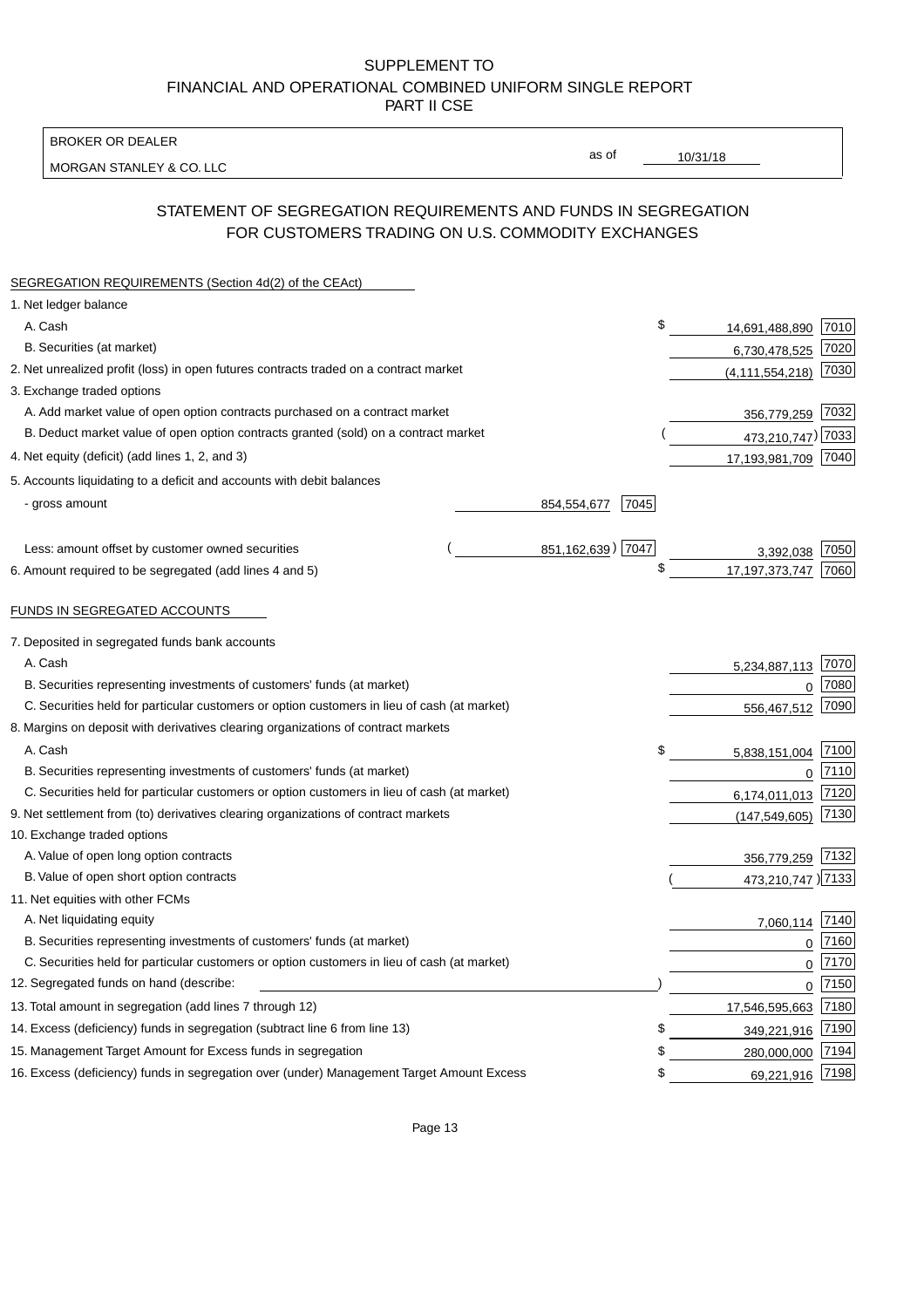| <b>BROKER OR DEALER</b>                                                              | as of                                                                                                    |                  |
|--------------------------------------------------------------------------------------|----------------------------------------------------------------------------------------------------------|------------------|
| MORGAN STANLEY & CO. LLC                                                             | 10/31/18                                                                                                 |                  |
|                                                                                      | STATEMENT OF SEGREGATION REQUIREMENTS AND FUNDS IN SEGREGATION<br>FOR CUSTOMERS' DEALER OPTIONS ACCOUNTS |                  |
| 1. Amount required to be segregated in accordance<br>with Commission regulation 32.6 | \$                                                                                                       | 0<br>7200        |
| 2. Funds in segregated accounts                                                      |                                                                                                          |                  |
| A. Cash                                                                              | \$<br>7210<br><sup>0</sup>                                                                               |                  |
| B. Securities (at market)<br>C. Total                                                | 0 7220                                                                                                   | 7230<br>$\Omega$ |
| 3. Excess (deficiency) funds in segregation                                          |                                                                                                          |                  |
| (subtract line 2.C from line 1)                                                      |                                                                                                          | 0 7240           |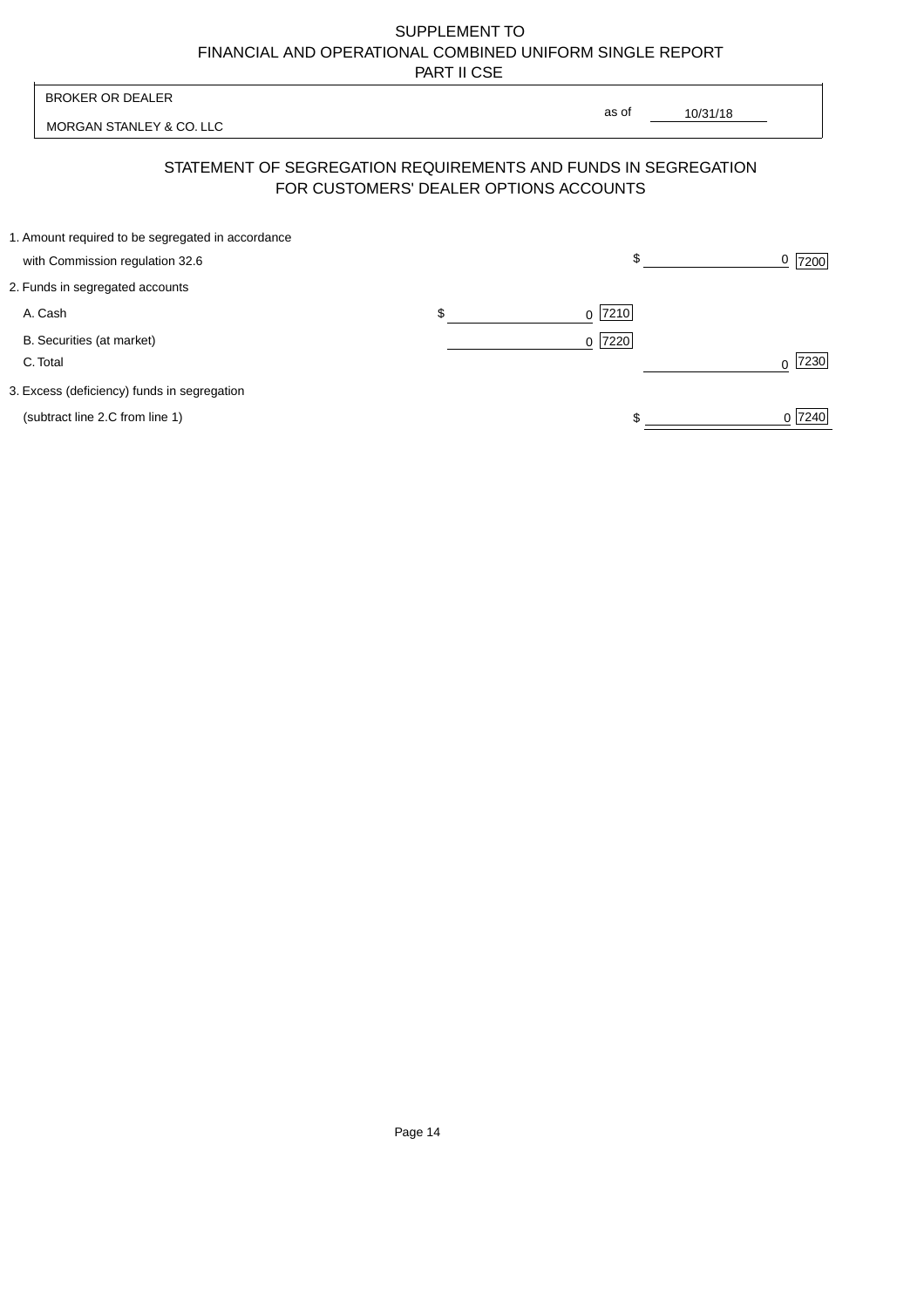PART II CSE

| as of | 10/31/18 |
|-------|----------|
|       |          |

## STATEMENT OF SECURED AMOUNTS AND FUNDS HELD IN SEPARATE ACCOUNTS PURSUANT TO COMMISSION REGULATION 30.7

#### FOREIGN FUTURES AND FOREIGN OPTIONS SECURED AMOUNTS

| Amount required to be set aside pursuant to law, rule or regulation of a foreign government<br>or a rule of a self-regulatory organization authorized thereunder |  |                     | \$<br>0             | 7305 |
|------------------------------------------------------------------------------------------------------------------------------------------------------------------|--|---------------------|---------------------|------|
| 1. Net ledger balance - Foreign Futures and Foreign Option Trading - All Customers                                                                               |  |                     |                     |      |
| A. Cash                                                                                                                                                          |  |                     | \$<br>3,532,482,064 | 7315 |
| B. Securities (at market)                                                                                                                                        |  |                     | 2,284,864,467       | 7317 |
| 2. Net unrealized profit (loss) in open futures contracts traded on a foreign board of trade                                                                     |  |                     | (622, 370, 328)     | 7325 |
| 3. Exchange traded options                                                                                                                                       |  |                     |                     |      |
| A. Market value of open option contracts purchased on a foreign board of trade                                                                                   |  |                     | 38,219,031          | 7335 |
| B. Market value of open contracts granted (sold) on a foreign board of trade                                                                                     |  |                     | (37, 211, 116)      | 7337 |
| 4. Net equity (deficit) (add lines 1.2. and 3.)                                                                                                                  |  |                     | \$<br>5,195,984,118 | 7345 |
| 5. Accounts liquidating to a deficit and accounts with                                                                                                           |  |                     |                     |      |
| debit balances - gross amount                                                                                                                                    |  | 7351<br>194,694,700 |                     |      |
| Less: amount offset by customer owned securities                                                                                                                 |  | 193,552,309) 7352   | 1,142,391           | 7354 |
| 6. Amount required to be set aside as the secured amount - Net Liquidating Equity Method (add lines 4 and 5)                                                     |  |                     | \$<br>5,197,126,509 | 7355 |
| 7. Greater of amount required to be set aside pursuant to foreign jurisdiction (above) or line 6.                                                                |  |                     | \$<br>5,197,126,509 | 7360 |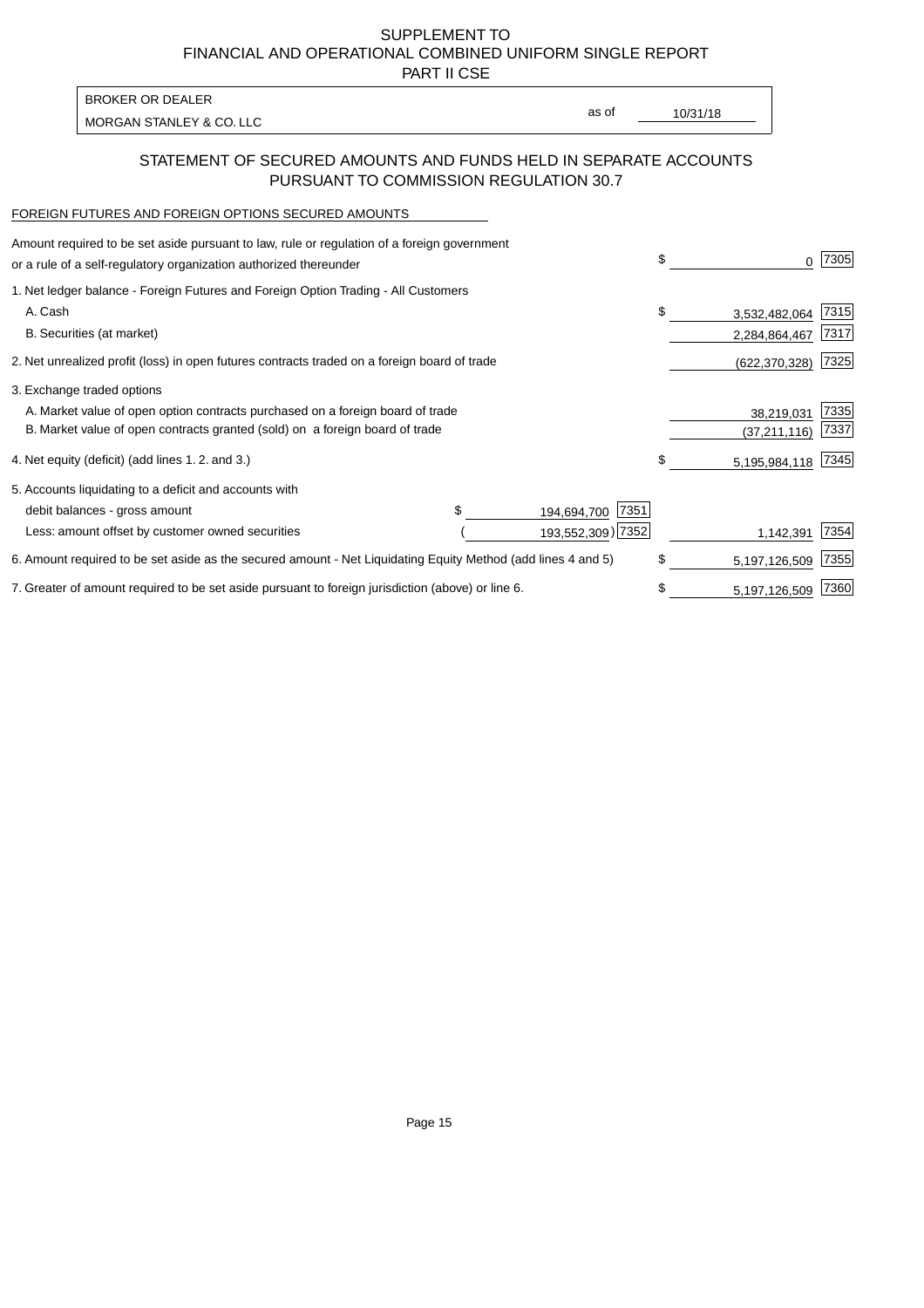BROKER OR DEALER

MORGAN STANLEY & CO. LLC

10/31/18 as of

# STATEMENT OF SECURED AMOUNTS AND FUNDS HELD IN SEPARATE ACCOUNTS PURSUANT TO COMMISSION REGULATION 30.7

### FUNDS DEPOSITED IN SEPARATE REGULATION 30.7 ACCOUNTS

| 1. Cash in banks                   |                                                                                        |      |                                  |             |                    |
|------------------------------------|----------------------------------------------------------------------------------------|------|----------------------------------|-------------|--------------------|
|                                    | A. Banks located in the United States                                                  |      | \$<br>682,900,559 7500           |             |                    |
|                                    | B. Other banks qualified under Regulation 30.7                                         |      |                                  |             |                    |
| Name(s):                           | 0                                                                                      | 7510 | 636,235,257                      | $ 7520 $ \$ | 1,319,135,816 7530 |
| 2. Securities                      |                                                                                        |      |                                  |             |                    |
|                                    | A. In safekeeping with banks located in the United States                              |      | \$<br>141,068,639 7540           |             |                    |
|                                    | B. In safekeeping with other banks qualified under Regulation 30.7                     |      |                                  |             |                    |
| Name(s):                           | 0                                                                                      | 7550 |                                  | $0$ 7560    | 141,068,639 7570   |
|                                    | 3. Equities with registered futures commission merchants                               |      |                                  |             |                    |
| A. Cash                            |                                                                                        |      | \$<br>7,456,475                  | 7580        |                    |
| <b>B.</b> Securities               |                                                                                        |      |                                  | $0$ 7590    |                    |
|                                    | C. Unrealized gain (loss) on open futures contracts                                    |      | (271, 094)                       | 7600        |                    |
| D. Value of long option contracts  |                                                                                        |      |                                  | $0$ 7610    |                    |
| E. Value of short option contracts |                                                                                        |      |                                  | $0)$ 7615   | 7,185,381 7620     |
|                                    | 4. Amounts held by clearing organizations of foreign boards of trade                   |      |                                  |             |                    |
| Name(s):                           |                                                                                        | 7630 |                                  |             |                    |
| A. Cash                            |                                                                                        |      | \$                               | 0 7640      |                    |
| <b>B.</b> Securities               |                                                                                        |      |                                  | $0$ 7650    |                    |
|                                    | C. Amount due to (from) clearing organizations - daily variation                       |      | 0                                | 7660        |                    |
| D. Value of long option contracts  |                                                                                        |      |                                  | 0 7670      |                    |
| E. Value of short option contracts |                                                                                        |      |                                  | $_0$ ) 7675 | 0 7680             |
|                                    | 5. Amounts held by members of foreign boards of trade                                  |      |                                  |             |                    |
| Name(s):                           |                                                                                        | 7690 |                                  |             |                    |
| A. Cash                            |                                                                                        |      | \$<br>2,398,256,170 7700         |             |                    |
| <b>B.</b> Securities               |                                                                                        |      | 2,143,795,828 7710               |             |                    |
|                                    | C. Unrealized gain (loss) on open futures contracts                                    |      | $(622, 288, 337)$ 7720           |             |                    |
| D. Value of long option contracts  |                                                                                        |      | 38,219,031 7730                  |             |                    |
| E. Value of short option contracts |                                                                                        |      | $(37,211,108)$ <sup>)</sup> 7735 |             | 3,920,771,584 7740 |
|                                    | 6. Amounts with other depositories designated by a foreign board of trade              |      |                                  |             |                    |
| Name(s):                           |                                                                                        | 7750 |                                  |             | 0 7760             |
|                                    |                                                                                        |      |                                  |             | 0 7765             |
|                                    | 8. Total funds in separate section 30.7 accounts                                       |      |                                  |             | 5,388,161,420 7770 |
|                                    | 9. Excess (deficiency) set Aside Funds for Secured Amount (subtract Line 7 Secured     |      |                                  |             |                    |
| Statement page 15 from Line 8)     |                                                                                        |      |                                  | \$          | 191,034,911 7380   |
|                                    | 10. Management Target Amount for Excess funds in separate section 30.7 accounts        |      |                                  | \$          | 140,000,000 7780   |
|                                    | 11. Excess (deficiency) funds in separate 30.7 accounts over (under) Management Target |      |                                  | \$          | 51,034,911 7785    |
|                                    |                                                                                        |      |                                  |             |                    |